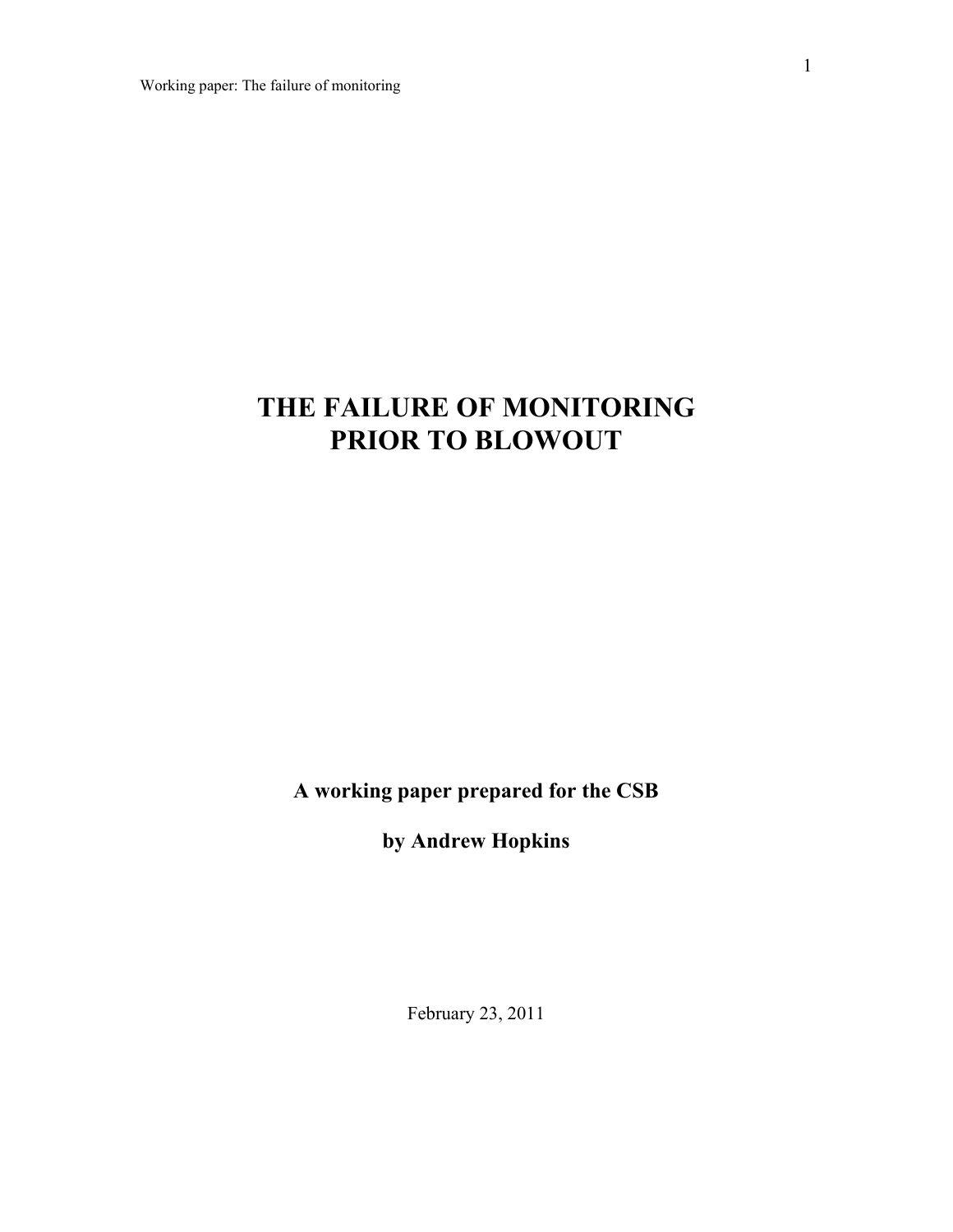# **Introduction**

.

The Macondo well accident happened because of the failure of several defences. One of those defences was a system designed to provide early warning of impending blowouts. The purpose of this paper is to examine how and why this early warning system failed. The argument will be that neither Transocean nor BP was serious about making it work.

Drilling operations require a constant circulation of fluids into and out of the well. Normally these flows are in balance, and any imbalance means trouble. The Macondo well began "flowing" a little less than an hour before the blowout, meaning that oil and gas had begun entering the well and moving upwards<sup>1</sup>. From this time onwards, more fluid was coming out of the well than was going in. No one, however, recognized what was happening, until the mud and gas began to spill out, uncontrollably, onto the rig floor.

This was very serious failure. It is fundamental to safe operation of a drilling rig that flows or kicks of this nature be detected rapidly and that the well be shut in, long before the escaping oil and gas gets to the surface. An elaborate system of monitoring was in place to ensure that this happened. The whole system failed on this occasion.

There were two groups with responsibility for monitoring flows. First, the drillers and their assistants were expected to monitor various instruments that could indicate whether the well was flowing. These people were employees of the rig owner, Transocean. Second, BP had employed another organization, Sperry Sun<sup>2</sup>, specifically to monitor all surface instruments that provided information about drilling<sup>3</sup>. A Sperry Sun employee, known as a mudlogger, was available at all times on the rig to carry out these duties. Sperry Sun had installed its own flow meter on the rig, but apart this particular device, it monitored the same data as the drillers. In short for the most part the data available to the drillers on their computer screens was also available to the mudloggers, on theirs.

Sadly, the Transocean employees with responsibility for monitoring these instruments were all killed in the explosion, so we have almost no information about what they did or didn't see in the period immediately leading up to the blowout. However the Sperry Sun mudloggers survived and have told their version of events to various inquiries. As a result we are in a good position to understand why it was that the mudlogger on duty at the time failed to recognize that the well was flowing, right up until the time that the rig was overwhelmed with mud and gas.

# **The available instrumentation**

There were a number of different ways observers could monitor the behavior of the well. Normally, fluids going into the well are drawn from an input tank or "pit", while fluids

<sup>&</sup>lt;sup>1</sup> BP Report( p92) estimates that flow began at 2052. Mud began spilling onto the rig floor at 2140  $^2$  A subsidiary of Halliburton

A subsidiary of Halliburton

<sup>&</sup>lt;sup>3</sup> Down hole instruments were not part of this brief.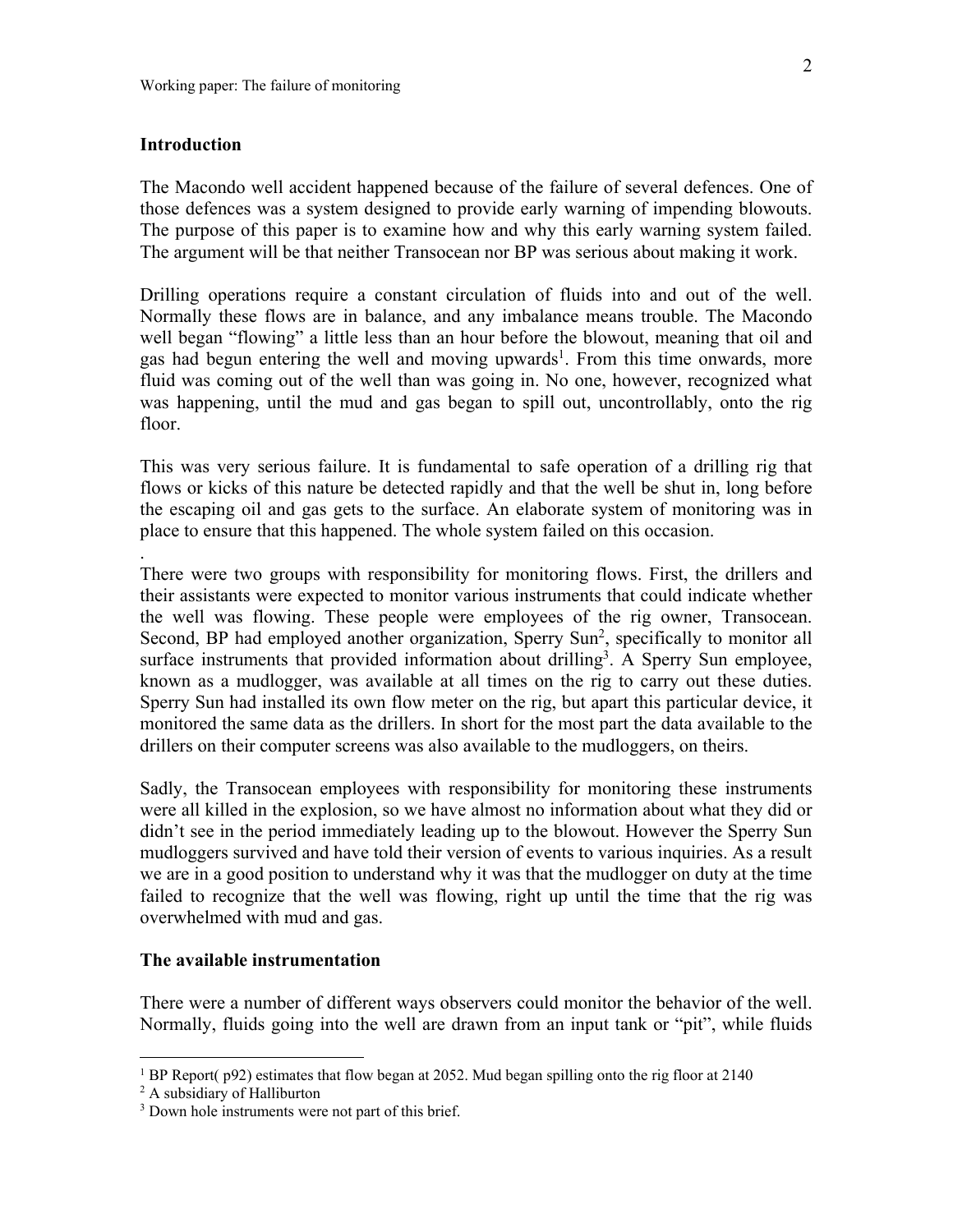coming out the well go into an outflow pit. There are instruments that measure the levels in these pits. The volume in the pit receiving flow from the well should increase at the same rate as volume in the pit delivering fluid to the well decreases. If it increases at a faster rate, the well is likely to be flowing. There is even an alarm that can be set to indicate when volume changes in one pit are significantly different from volume changes in the other. This comparison of volume *in* with volume *out* is the most basic and also the most reliable indicator of whether a well is "flowing".

A second type of instrument measures the rate of flow in the line coming out of the well. Transocean and Sperry Sun each had their own flow meters located at different points in the outflow line. These meters operated on slightly different principles, but neither could measure flow rate directly. In fact they needed to be recalibrated frequently to provide a measure of flow rate. Moreover, the Sperry Sun flow meter could not be recalibrated on the day in question because there was no drilling activity<sup>4</sup>. The result is that neither could be relied upon to measure flow rates reliably. What they did measure reliably was *change* in flow rate. . So, when the well began flowing, this should, in theory, have been indicated by the flow meters.

A third potential indicator of flow was the pressure being recorded in the well. However this was an ambiguous indicator: a flowing well might generate an increase in pressure in some circumstances and a decrease in pressure in others, and pressure could vary for quite unrelated reasons. As a result, pressure readings always needed to be interpreted carefully before any inferences were drawn.

# **Displacing the riser**

A critical activity was occurring in the lead up to the blowout – the riser was being displaced. A riser is the section of piping between the rig floor and the sea floor that has to be removed before the rig can move on to its next assignment. Before removing it, the mud in the riser must be replaced with sea water. Mud is the industry term for the drilling fluid used in the well. Its density varies, but in this case it was more than one and half times the density of sea water<sup>5</sup>. At some point in this process of replacing mud with water, the weight of the mud in the riser would no longer be enough to counterbalance the pressure of oil and gas in the reservoir, and the well would become underbalanced. At this stage it would flow, unless there were physical barriers in place, such as a cement plug. On this occasion there were no effective physical barriers in place, for reasons that are not discussed in this paper.

The rig began replacing the mud in the riser at 8.02 pm and, if we accept BP's estimate, the well began flowing at 8.52. Mud and gas overflowed onto the deck of the rig 48 minutes later at 9.40

The Sperry Sun mudlogger saw nothing in this 48 minute period that told him that the well was flowing. The question is: *what stopped him seeing*?

<sup>4</sup> DWI Dec 7 Keith, p27

<sup>5</sup> Chief Counsel report, p150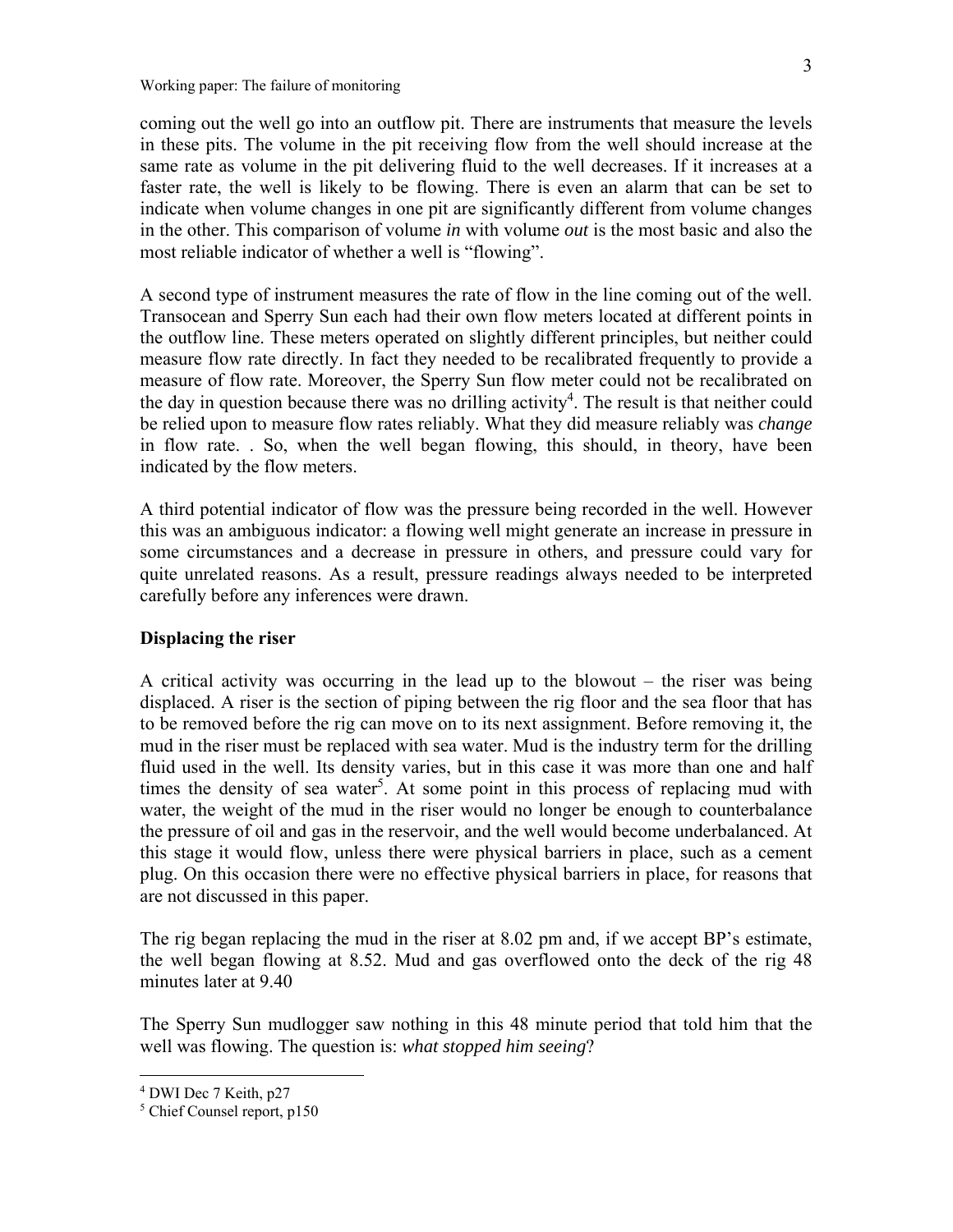# **Simultaneous activity during the critical period**

The rig was engaged in simultaneous operations that night in preparation for its departure to another assignment. There were two separate activities that took place in the critical 48 minute period that made it almost impossible for the mudlogger to do his job.

*1. Emptying the trip tanks* 

One of these simultaneous operations was the emptying of mud from a so-called trip tank. Emptying the trip tank was not itself an issue. The problem was that the flow from this tank was sent to the "active" pit, that is, the pit currently being used to receive mud from the well. In other words, the flow from the well into the active pit was augmented by flow from the trip tank. As a result, the amount of mud in the active pit could no longer serve as an indicator of what was coming from the well, and furthermore, any increase in rate of flow from the well that might have registered on the flow rate meter was masked by the flow from the trip tank. In short, emptying the trip tank into the flow line completely undermined the two most important indicators on which the mud logger relied.

When the drillers began transferring mud from the trip tank to the active pit at 8.30, an alarm went off, indicating excess flow. The mudlogger contacted the drillers, to ask what was happening and was told that they were emptying the trip tank<sup>6</sup>. He later told an inquiry that he was not happy with this situation, as it meant that he could not monitor flows effectively,<sup>7</sup> but he believed there was nothing he could do. He knew that, like all employees, he had a right to stop the job for safety reasons, but he did not perceive any imminent danger, so he did not consider this option<sup>8</sup>. At some point the drillers stopped emptying the trip tank but they started again at 8.59 and continued to 9.06. Throughout this period the mudlogger attributed all anomalies in flow rates to the emptying of the trip tank<sup>9</sup>.

On one other occasion the logger called the mud engineer about a gain in mud and was told that they were emptying the mud from sand traps into the active  $pit^{10}$ . This occurred just prior to the critical 48 minute period, so it did not, itself, contribute to the masking of the flow once it had started. But it is indicative of the lack of any concern that evening for the ability of the mudlogger to do his job.

The other indicator that might have provided some clue about the behaviour of the well was the pressure reading at the top of the well. The mudlogger noted erratic pressure

<sup>6</sup> DWI Dec 7 Keith p240

<sup>7</sup> DWI Dec 7 Keith p94

<sup>8</sup> DWI Dec 7 Keith p238

<sup>9</sup> DWI Dec 7 Keith p218,9

<sup>&</sup>lt;sup>10</sup> DWI Dec 7 pm Gisclair, p85, DWI, Dec 7 Keith p180; Chief Counsel's report, p176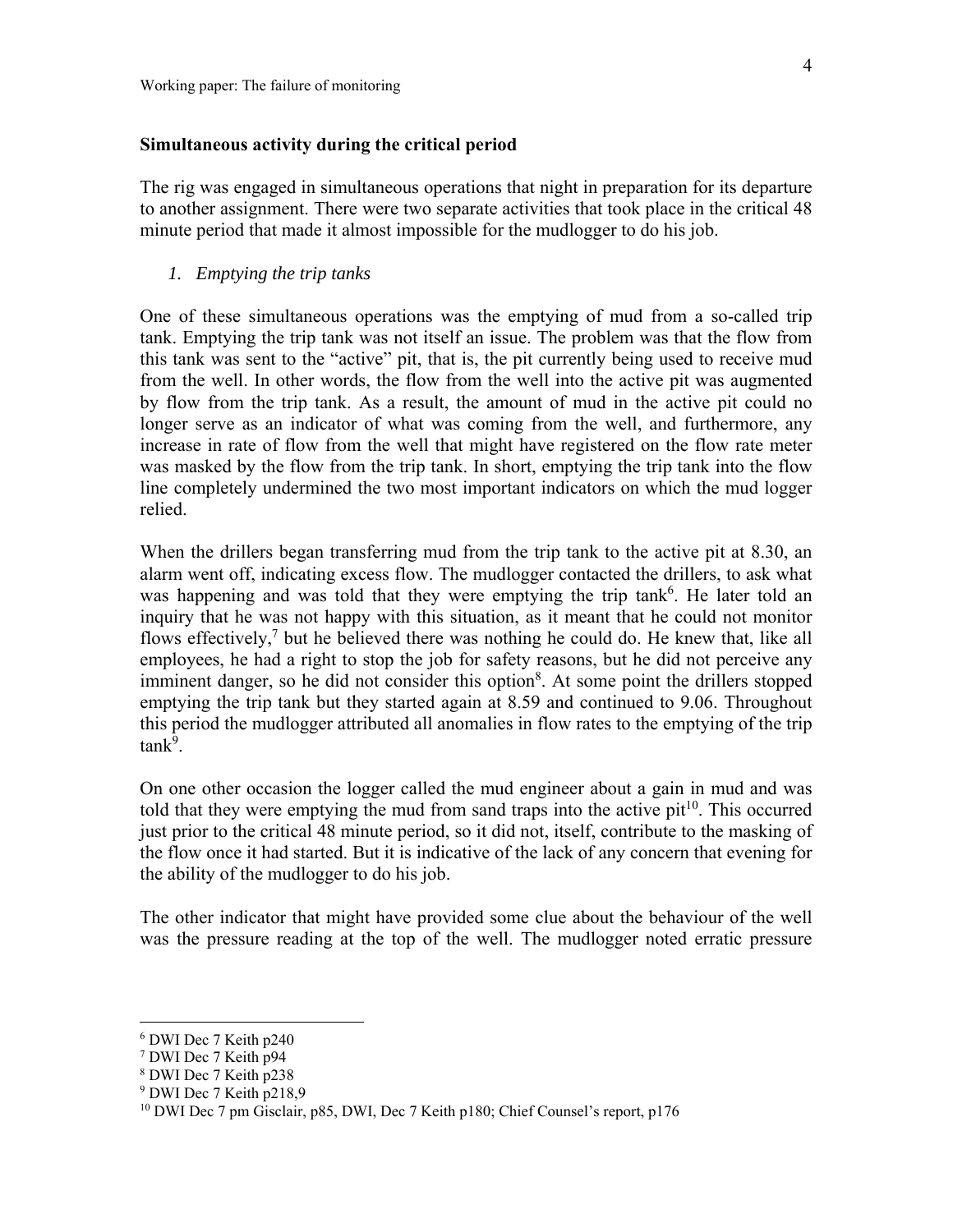readings and called the drillers about this. He was told that the drillers were "staggering the pumps"11. He had not come across this before and made no further inquiries.

Not surprisingly, the mudlogger ended up attributing all the pressure and flow anomalies he saw during this time to the activities of the drillers<sup>12</sup>. In short, for at least the first fourteen minutes after the well began to flow, other activities occurring on the rig masked whatever evidence there may have been that the well was flowing.

### *2. The spacer overboard*

Transfers from the trip tank were completed by about 9.06. Had things returned to normal at that point there is a possibility that the instruments would have begun registering more clearly that the well was flowing. However, almost immediately the flow out from the well was diverted overboard into the sea, thereby bypassing both the active pit and the Sperry Sun flow monitor. This meant that it was completely impossible to measure either the total volume of liquid coming out of the well, or the rate of flow of that liquid. From this point on, the mudlogger was effectively blind. How did this happen?

The water being pumped into the well was separated from the mud it was displacing by a spacer fluid designed to prevent the mud and water from mixing. Under environmental regulations fluid that had been used as a spacer in this way could be discarded overboard, provided it passed an on-the-spot environmental test. BP had some left-over fluids on the deck of the Deepwater Horizon and in order to be able to dispose of them overboard it decided to use them as spacer. The result was that spacer pumped into and out of the well was twice the amount that would normally have been used. This strategy was checked and approved by BP's environmental department on shore, but there was no consideration given to the impact that this would have on logger's ability to monitor the  $flow^{13}$ .

At 9.08 the spacer arrived at the surface and the pumps were stopped. A sample of spacer was taken away to be tested to ensure that it indeed satisfied environmental requirements and could be diverted overboard. Two minutes later, before the test results had come back, the flow path was changed, so that when the pumps resumed the spacer would go overboard. During this two minute interval before the flow path was diverted, the flow meter registered flow.<sup>14</sup> Some residual flow could be expected during this period, but the flow pattern was slightly different from the normal pattern of residual flow<sup>15</sup>. This was perhaps the clearest indication that the well was flowing, but it was not conclusive<sup>16</sup>, and in any case the window of time in which it was visible was so fleeting as to be easily missed. After that two minute interval the flow from the well went overboard and was no longer visible to the Sperry sun flow meter.

<u>.</u>

<sup>&</sup>lt;sup>11</sup> DWI Dec 7 Keith p216

<sup>12</sup> DWI Dec 7 Keith p 211, 213, 218 219

<sup>13</sup> DWI July 19 Bertone, pp 276, 310, 337; DWI Aug 26, Sims, p232; DWI July 23 Smith, p365; DWI July 19, Bertone, p275

<sup>&</sup>lt;sup>14</sup> BP report p 93

<sup>15</sup> Chief Counsel's report, p178 16 DWI Dec 8 am Robinson, p280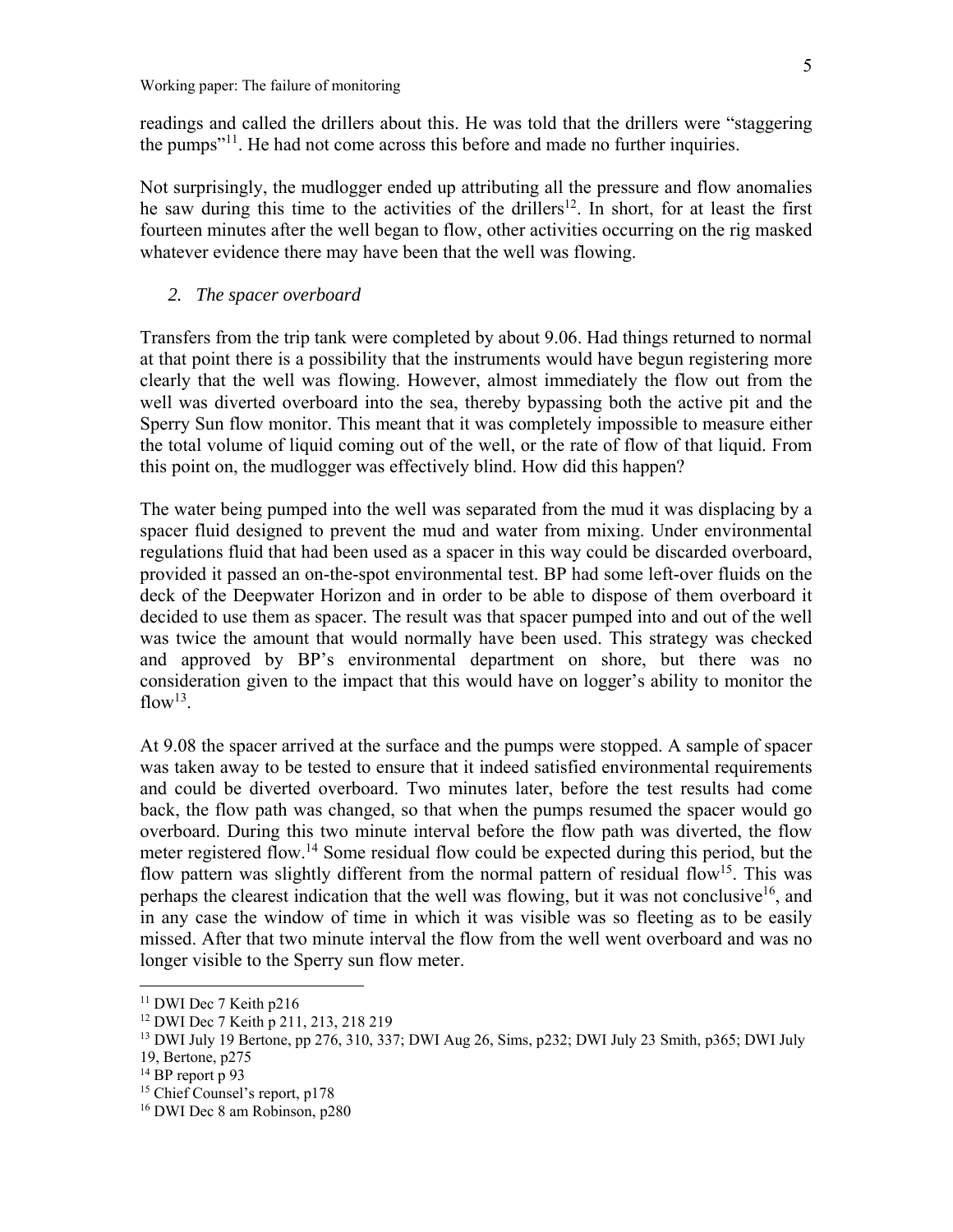At 9.14 word came back that the spacer had passed the test and the pumps were started again to pump the spacer overboard. This continued for the next 16 minutes until 9.30. This was a total of 20 crucial minutes during which the mudlogger was entirely unable to monitor the flow out of the well.

At 9.31 the pumps were stopped. It is not clear why. In any case, either at this point or within a minute or two, the drillers noted some pressure anomalies. They discussed these anomalies for about five minutes, after which they began an investigation. Specifically, at 9.36 they opened the drill pipe to bleed off pressure and at 9.38 they closed it again to see what might then happen. Two minutes later, at 9.40, mud and gas overflowed onto the deck. At 9.41 they took emergency action to try to close the well down.

It has been suggested that the drillers should have tried to shut down the well immediately they recognized the pressure anomalies. But given what they knew at the time, their actions were not unreasonable. It is generally agreed that pressure anomalies do not necessarily mean that a well is flowing and that it is necessary to investigate such anomalies before taking more decisive action<sup>17</sup>. The problem was that by this stage, time was against them and they were overwhelmed before they had a chance to understand what was happening.

There is one additional factor that needs to be addressed in considering the role of the mudlogger. At approximately 9.00pm he went off on a 15 minute toilet/coffee break. He notified the drillers, effectively indicating that they would need to shoulder some additional monitoring responsibility during this time. All employees need to be able to take breaks of this nature and it is just a tragic irony that this break occurred at a time when telltale indications were emerging that something was amiss. It cannot be concluded however that had he been on station during this period he would have identified what was happening. A subsequent expert analysis of the flow and pressure data that were available to the mudlogger at the time concluded that these data did not unequivocally indicate that the well was flowing. Moreover, the analyst said that if he himself had been confronted with the data available at the time, he could not be sure that his own behavior would have been any different from that of mudlogger<sup>18</sup>.

To recapitulate, during the 48 minute period before the blowout when the well was flowing, the pit level monitoring system and the Sperry Sun flow meter were effectively out of action for all but a couple of minutes. Activities on the rig had defeated the two most important monitoring systems available to the mudlogger. This is the principle reason the mud logger failed to detect that the well was flowing.

#### **Other simultaneous activity**

Earlier in the afternoon another activity took place on the rig which prevented the mudlogger from monitoring the flow out of the well. For nearly four hours, from 1.28pm

<sup>17</sup> DWI, Dec 8 Robinson, p150, 285

<sup>18</sup> DWI Dec7 pm Gisclair, p63,4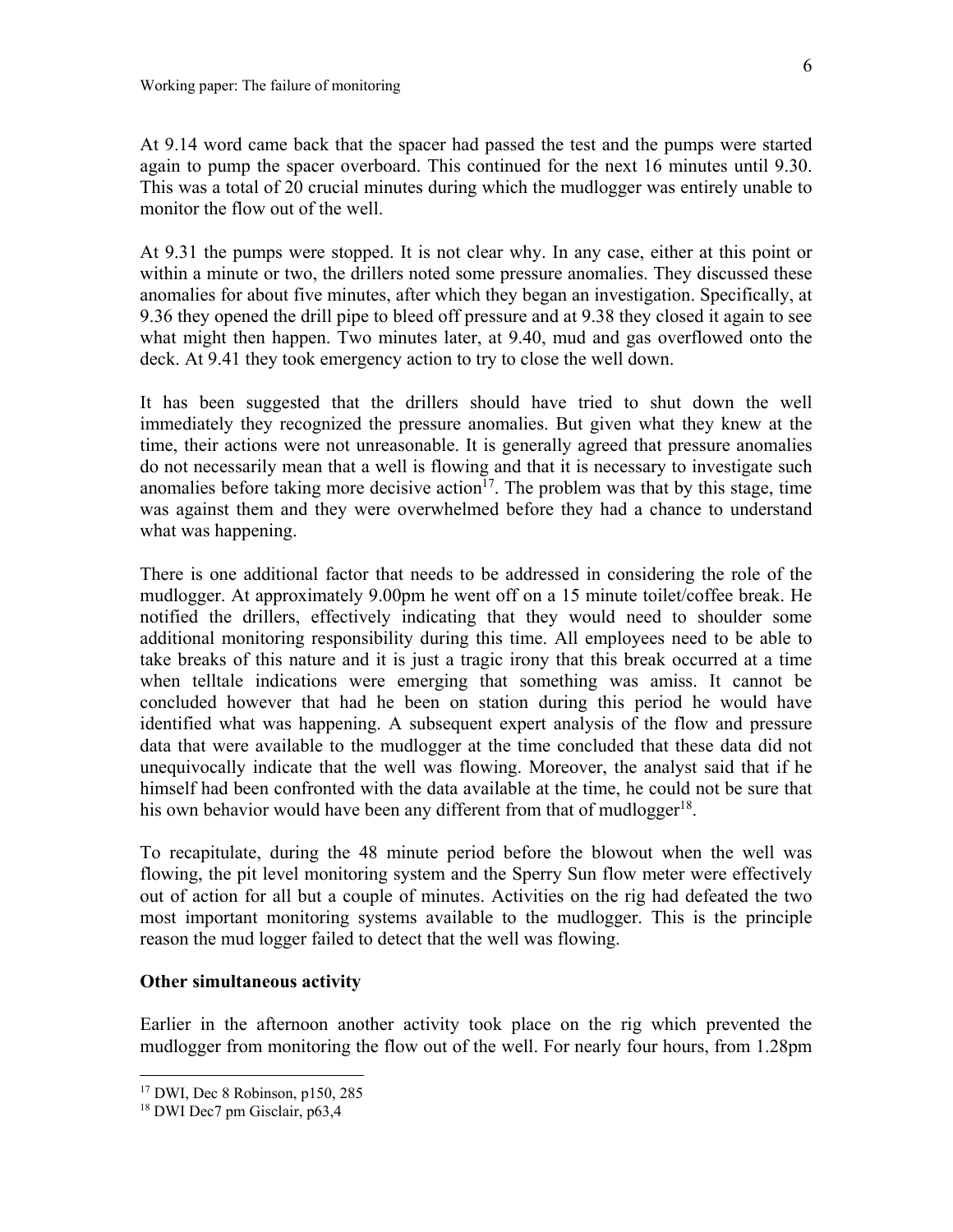to 5.17 pm mud from the well was transferred directly over the side of the rig to a supply vessel, the Bankston, without passing through the active pit. Again this meant the mudlogger's capacity to monitor the well was severely limited. This was outside the critical 48 minute window when the well was flowing, so there is no suggestion here that had this transfer not been occurring the outcome would have been different. However it is symptomatic of the attitude of the rig staff. They clearly did not see a need to monitor the well carefully during these final stages and were happy to allow other activities to interfere with the capacity of the loggers to do their work.

Interestingly the mudlogger on duty at this earlier time expressed concern about this at a start of shift meeting. Her concern was effectively dismissed. However she was told that she would be notified when mud transfer to the Bankston had been completed, so that she could resume her duties. She was never so notified.

Despite the reservations of the mudloggers<sup>19</sup> simultaneous activity of this nature appears to have been the norm. As one Transocean employee said: "pumping to the boat was just something the rig did<sup>"20</sup>. Moreover, these simultaneous operations were happening at the same time as a group of senior executives from both BP and Transocean were visiting the rig. Interestingly, they did not question what was happening. Indeed one of these senior executives, himself a very experienced driller, chatted with an employee who was offloading the mud to the support vessel. He asked the employee about the immediate risks this activity posed to him, but he did not question the activity itself<sup>21</sup>, suggesting that there was nothing abnormal about the practice. Even if this inference is disputed, what is clear is that the personnel on the rig that afternoon had no sense that what they were doing might be in any way questionable or that they should desist while these senior executives were on board.

# **The "sea chest"**

There is one other feature of activities that afternoon and evening that made it more difficult to monitor the well. The sea water being pumped into the well was not in fact coming from a pit where the level could be monitored, but from a so-called sea chest, where it could not. The only way to know how much sea water was going into the well was by doing calculations based on pump rate. It is not clear in the interview evidence why this was occurring but it obviously further undermined the capacity of the loggers to compare what was coming out with what was going  $in^{22}$ .

#### **The drillers' perspective**

As already noted, the drilling crew also had a responsibility to monitor flows in and out the well. Because they were killed, little is known of what they were doing or seeing in

<sup>&</sup>lt;sup>19</sup> One of them said the extent of simultaneous activity was contrary to Transocean policy. (DWI Dec 7Keith p 39)

<sup>20</sup> DWI July 9, Bertone, p350

<sup>21</sup> CSB Sept 28, Sims, p14,15

 $22$  DWI, Oct 8, Gisclair, p127; Dec 7 pm, Gisclair, p 56,7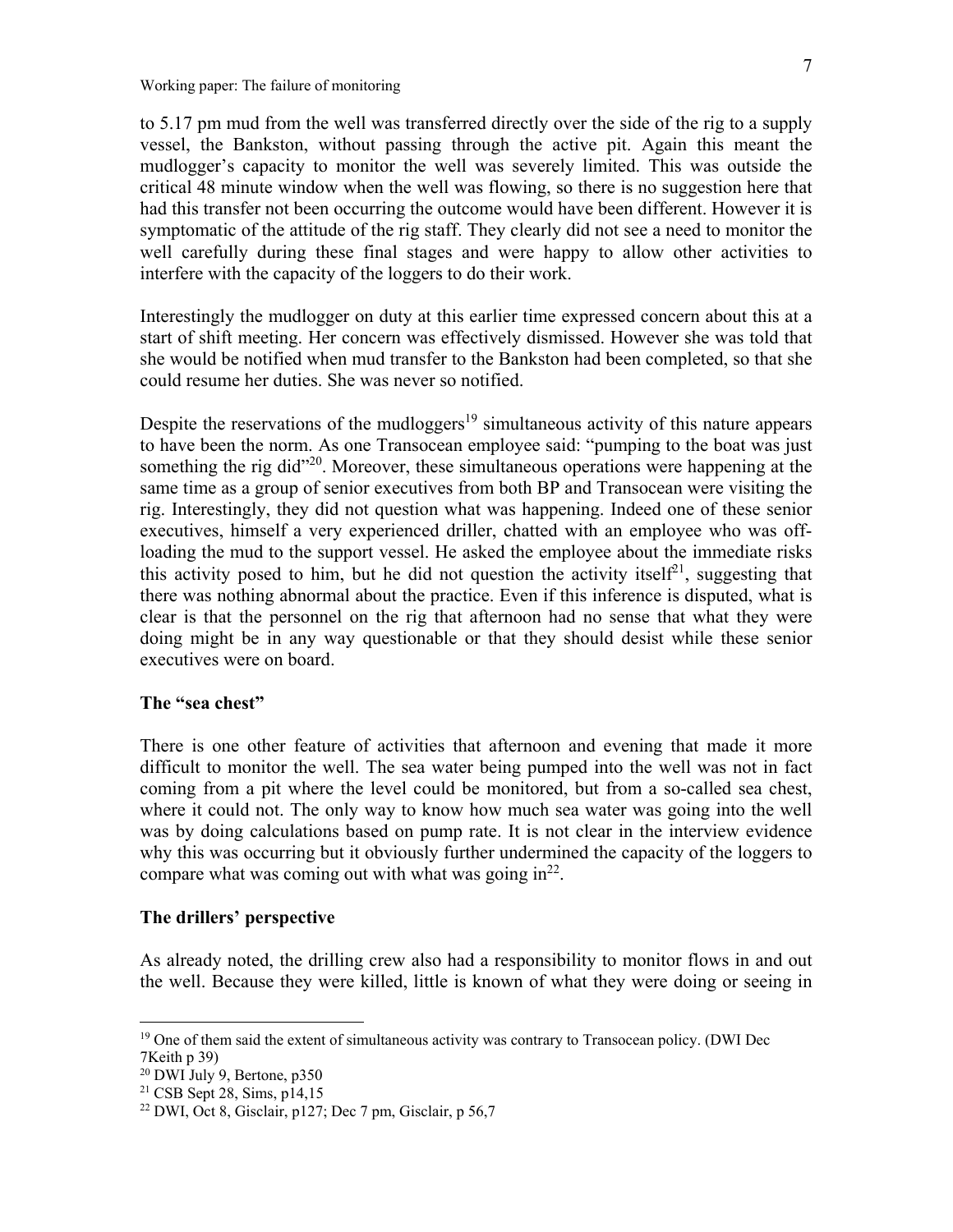Working paper: The failure of monitoring

the final 48 minutes. The simultaneous activities would certainly have prevented them comparing the volumes going in and out the well, just as it did the mudloggers. However their flow meter was not located at the same position as the Sperry Sun flow meter and was not bypassed when the flow was routed overboard in the last half hour before the blowout. Theoretically, therefore, had they been attending to their flow meter it might have given them some indication that flow was increasing, although, given the limitations of their flow meter there is no certainty about this. What we do know is that from 9.17 onwards they were distracted by another task, trying to bring a damaged pump back into operation.

# **Explaining simultaneous operations**

Simultaneous operations were occurring because the crew of the Transocean were in a rush. Tank cleaners were coming on board at midnight and the mud needed to be moved before they started work<sup>23</sup>. The cleaning was a prelude to moving the rig to its next assignment.

There is some disagreement about whether this tight schedule contributed directly to the sense of urgency that evening, According to one employee: "it was just passed around by other people that this well was taking too long and they were in a hurry to complete it so they could move on to the next"24. Chief Counsel for the Oil Spill Commission, doubts that the schedule itself was a factor, although he acknowledges that the rig was under "time pressure"<sup>25</sup>

There is no doubt that generally speaking time was money<sup>26</sup>. The drilling and completions group within BP had been set the goal of driving costs down by  $7\frac{9}{6}$  which of course meant using rig time as efficiently as possible. The whole bonus system focused strongly on cost reduction which provided an ever present pressure to speed. This applied to both BP and Transocean staff<sup>28</sup>.

Another explanatory factor is the state of mind of rig personnel that day. As far as they were concerned the job was over. The well had been drilled and it had twice been declared safe, once when the engineers announced that the cement job had been successful (see earlier working paper) and again when the BP man on the rig declared that the negative pressure test had verified that the well was safe. They were now just finishing up and, from their point of view, it was unnecessary to monitor the well closely. If simultaneous activities interfered with the job of the mud loggers, so be it.

This attitude is surprising given Transocean's history. In April 2001 Transocean issued an operational advisory about the need to monitor carefully when "displacing to an

<sup>23</sup> DWI Dec 7, Keith p 40

<sup>24</sup>DWI May 26, Brown p112

 $25$  p353

<sup>&</sup>lt;sup>26</sup> Discussed in the Chief Counsel's report, pp245-7.

<sup>27</sup> DWI Dec8 pm Spraghe, p50

<sup>28</sup> DWHI Aug24Winslow, p182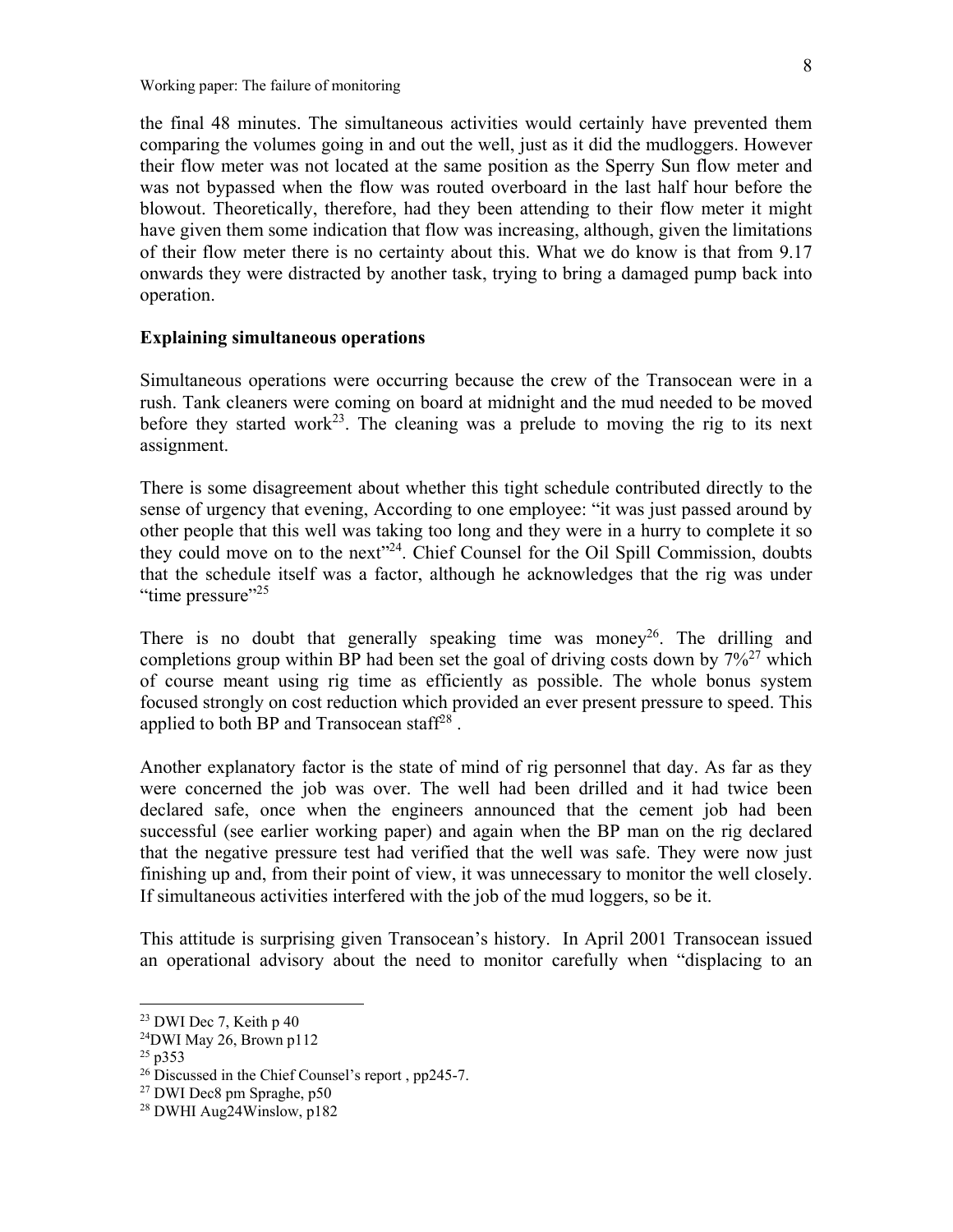unbalanced fluid". The advisory was a result of a "well-control event on a Transocean rig which occurred due to a failure of a tested mechanical barrier"<sup>29</sup>, exactly what happened at Macondo.

Another such incident occurred on December 23, 2009 in the North Sea, just four months before the Macondo blowout, while Transocean was completing a well for Shell<sup>30</sup>. On this occasion, rig staff were displacing the mud in the riser with seawater, just as they were at Macondo. They had previously carried out a negative pressure test on the well which they declared a success, just as happened at Macondo. They then apparently stopped monitoring and were caught by surprise when mud overflowed onto the rig floor. Fortunately, they were able to shut in the well before an uncontrolled blowout or fire  $occurred<sup>31</sup>$ .

After the 2009 incident Transocean created a powerpoint presentation warning that "tested barriers can fail" and noting that the "risk perception of barrier failure was blinkered by the" negative pressure test. It concluded that high vigilance is necessary when operating underbalanced with one barrier, exactly the situation at Macondo<sup>32</sup>. Transocean eventually issued another operations advisory to its North Sea fleet on April 14, six days before the Macondo incident. Among other things the advisory admonished:

 "do not be complacent because the reservoir has been isolated and tested. Remain focused on well control and good well control procedures"33.

Apparently neither the power point nor the advisory had been sent to the Deepwater Horizon. Indeed a Transocean executive with responsibility for the Deepwater Horizon was not even aware of the incident until some time after the Macondo event<sup>34</sup>.

It is clear that Transocean had not done nearly enough to embed the lessons of either 2001 or 2009 in its organization. In particular, after the 2009 incident, it failed to ensure that drillers in its fleet were effectively monitoring wells in the final stages, and it failed even to ensure that information about this incident arrived on its rigs in the Gulf of Mexico. So it was that those responsible for Deepwater Horizon operations could continue to view monitoring as dispensable during the final riser displacement stage. The policy of issuing advisories is clearly vacuous. What is need is a commitment to *enforcing* those advisories. Transocean evidently had no such commitment.

#### **Inadequate technology**

 $\overline{a}$ 

One other factor contributed to the monitoring failure, namely, the very technology by which the monitoring was done. The Presidential Commission put it well<sup>35</sup>:

 $29$  DWI Dec 9 am Caducci, p170,1

<sup>30</sup> DWI Dec 9 pm Caducci, p76

<sup>&</sup>lt;sup>31</sup> Most of the information on this incident and the response to it comes from the Presidential Commission report, p 124

 $32$  The exact meaning of the 2-physical-barrier policy is not discussed here.

<sup>33</sup> DWI Dec 9 pm Caducci, p99

<sup>34</sup> DWHI Aug24Winslow, p122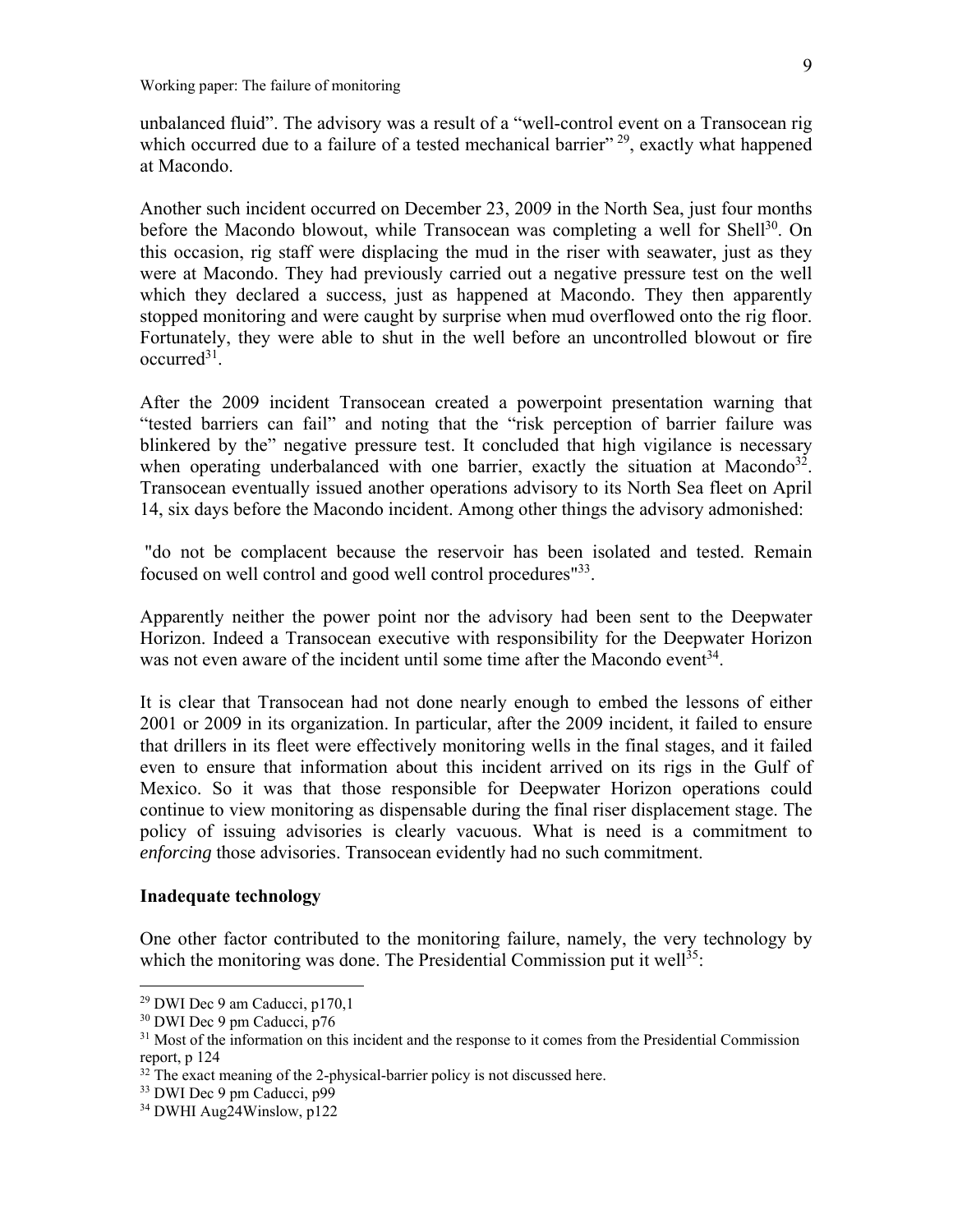In the future, the instrumentation and displays used for well monitoring must be improved. There is no apparent reason why more sophisticated, automated alarms and algorithms cannot be built into the display system to alert the driller and mudlogger when anomalies arise. These individuals sit for 12 hours at a time in front of these displays. In light of the potential consequences, it is no longer acceptable to rely on a system that requires the right person to be looking at the right data at the right time, and then to understand its significance in spite of simultaneous activities and other monitoring responsibilities.

What the Commission is saying, bluntly, is that this was a set up for failure.

There are at least two aspects of the Commission's comments worth developing here. The first is that the data collected do not provide unambiguous indicators of what is happening. They must be interpreted in the light of whatever other activities are occurring on the rig. We have already noted several ways in which volumes and flow rates are directly affected by other activities. One other activity mentioned by witnesses was movements of the crane. Such movements can alter the balance of the whole rig, resulting in variations in flow rates. This can make it more difficult to identify whether the well is flowing. For example, the erratic flow that occurred at 8.20, about half an hour before the well began to flow, was attributable to a crane movement<sup>36</sup>. Similarly, waves can affect the rig balance and hence the readings generated by the sensors<sup>37</sup>. As a result, in order to understand charts showing rig sensor data, the viewer must have very good understanding of what else is going on at the time. The analyst who was asked by the joint inquiry to interpret the rig data in the period just before the blowout needed an extensive briefing from the mud logger on duty at the time before he was able to do so. There is an important implication here. Making data available contemporaneously in BP offices, as was done with the Sperry Sun data, is of little help to those ashore in understanding what is going on, unless they are in frequent phone contact with the rig<sup>38</sup>. But the main point is that a monitoring system that is so very sensitive to other activities is a less than satisfactory way of monitoring the behavior of the well itself.

There is a second aspect of the Commission's comments worth emphasizing, namely, the primitive<sup>39</sup> nature of the flow meters used by both Transocean and Sperry Sun. The Transocean indicator was a paddle or flapper, inserted into a horizontal flow line. With no flow, the paddle would hang vertically, but as flow increased the paddle would rotate in the direction of flow –the greater the flow the more acute the angle of the paddle to the direction of flow. For a given angle, flow rate could be calculated, but this yielded only an estimate, not a reliable measure. As for the Sperry Sun flow meter, it was an acoustic instrument that measured depth of fluid in the horizontal segment of the flow line. So if a

 <sup>35</sup> P 121

<sup>36</sup> DWI Dec7 pm Gisclair p84

<sup>37</sup> DWI Dec7 pm Gisclair, p93,4

<sup>38</sup> DWI Dec 7 pm, Gisclair, p108

 $39$  The contrast between the relatively primitive technology involved in mud monitoring and the highly sophisticated, automated technology by which the rig dynamically positioned itself is striking. The former was primitive in comparison to the latter.